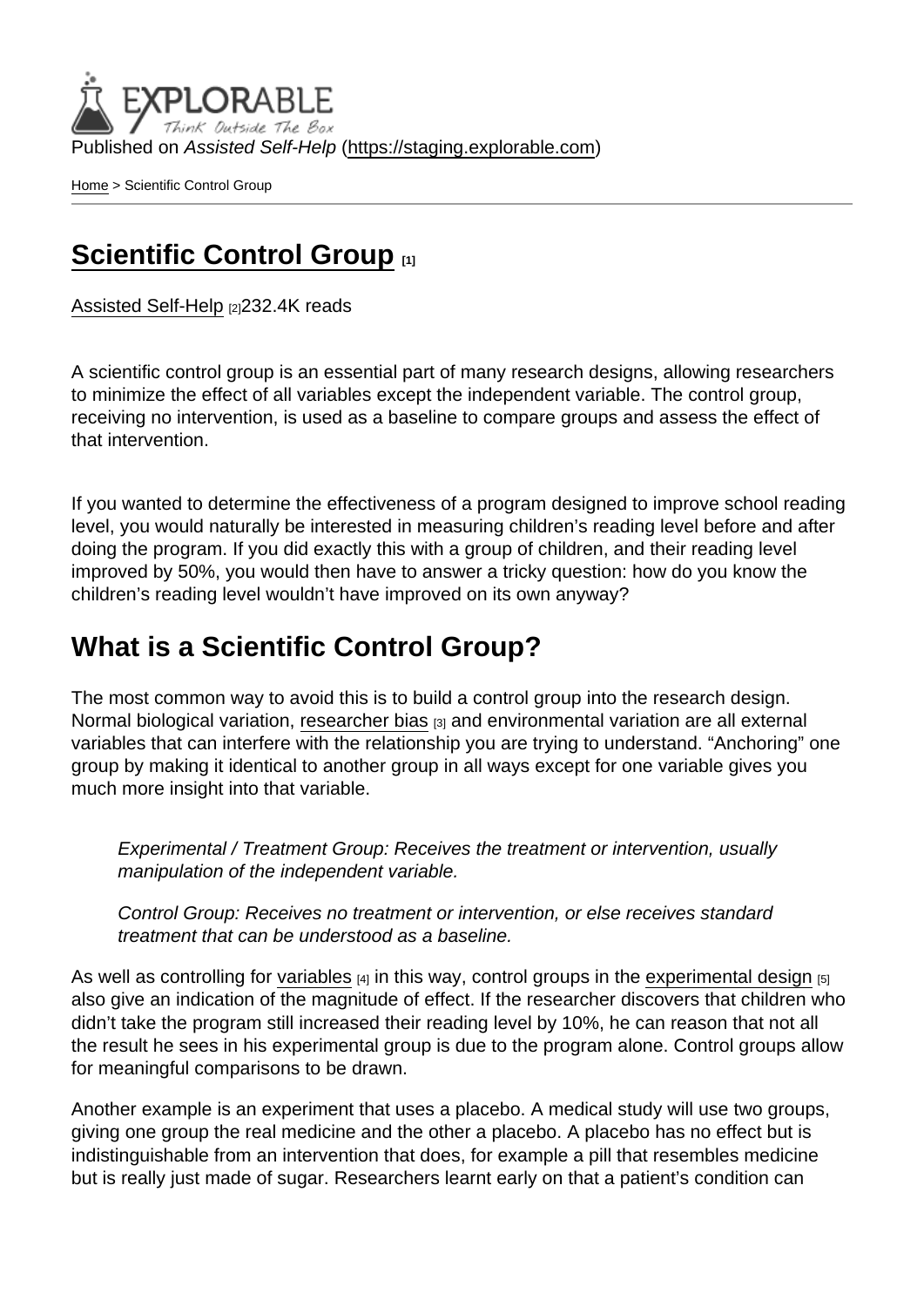improve merely because of their belief that a treatment will work. This is called the [placebo](https://explorable.com/placebo-effect)  [effect](https://explorable.com/placebo-effect) <sub>[6]</sub> and is one of the most common reasons for including a control group.

In this particular type of research, the experiment is [double blind](https://explorable.com/double-blind-experiment)  $\overline{r}$ , meaning neither the doctors nor the patients are aware of which pill they are receiving, eliminating potential research bias. Another precaution is to randomly assign participants to either control or treatment group, to try and make the two groups as similar as possible.

In addition to the placebo effect, the [Hawthorne Effect](https://explorable.com/hawthorne-effect)  $B$  is another phenomenon where, if people know that they are the subjects of an experiment, they automatically change their behavior. Researchers sometimes design ingenious ways to get around this, usually by telling participants they are testing for one thing while actually testing for another. This can be a very clever approach, as long as care is given to the ethics of the study first.

In the social sciences, control groups are an especially important part of the [experiment](https://explorable.com/conducting-an-experiment) [9], because it often very difficult to eliminate all of the [confounding variables](https://explorable.com/confounding-variables) [10] and bias.

There are two main types of control, positive and negative, both providing researchers with ways of increasing the [statistical validity](https://explorable.com/statistical-validity) [11] of their data.

## Positive Scientific Control Groups

A positive scientific control group is a control group that is expected to have a positive result. By using a treatment that is already known to produce an effect, the researcher can compare the test results with the (positive) control and see whether the results can match the effect of the treatment known to work..

For example, a researcher testing the effect of new antibiotics on Petri dishes of bacteria, may use an established antibiotic that is known to work as the control. If all the samples of the new antibiotic fail, except the established antibiotic, it's likely that the new antibiotics are ineffective.

However, if the control fails too, there may be something wrong with the design. Positive scientific control groups reduce the chances of false negatives.

## Negative Scientific Control Groups

In a negative scientific control group, no result is expected. In this case, the control group ensures that no [confounding variable](https://explorable.com/confounding-variables)  $[10]$  or bias has affected the results.

In the same antibiotic example, the negative control group would be a Petri dish of bacteria with no antibiotic of any kind added. The results of the control and the experimental group are then compared. This allows the researcher to show that any reduction of bacteria in the experimental group is due to the effect of the new antibiotic being tested, since it didn't happen in the control Petri dish.

If all new antibiotic inhibited the bacteria, but the negative control group also did, then some other [variable](https://explorable.com/research-variables) [4] may have had an effect, confounding the results.

Finally, control groups can be sued to establish a baseline. For example, a researcher testing the radioactivity levels of various samples with a Geiger counter would also sample the